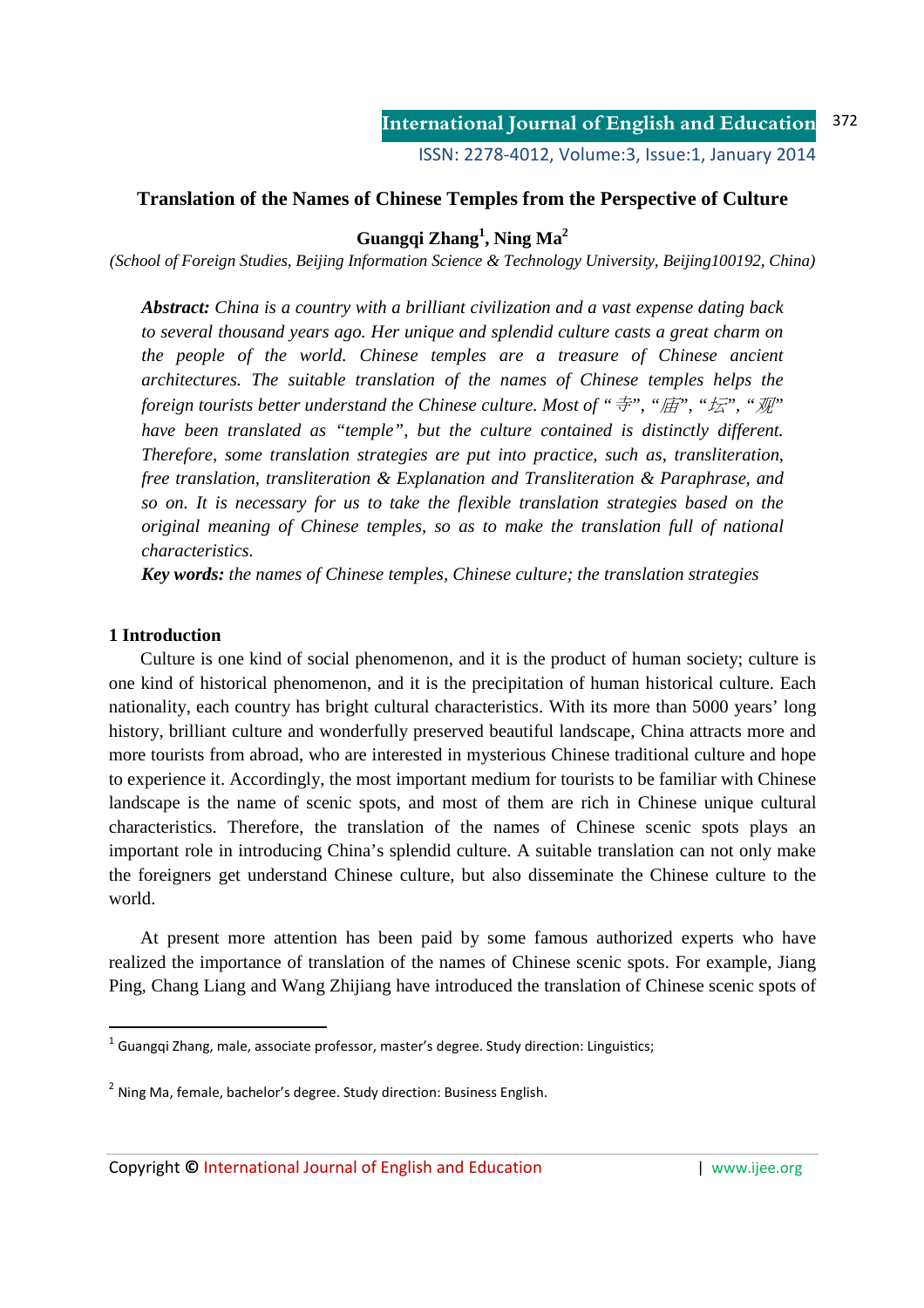some areas; while Lu Guofei, Yang Sigui and Ran Longsen have introduced the translation of Chinese scenic spots abiding by some specific translation theories, moreover, Lin Yuhua has introduced the translation of Chinese scenic spots in the perspective of culture. However, few of them have focused on the translation of the names of Chinese temples from the perspective of culture.

## **2 Translation Theories**

The existence of cultural differences brings certain difficulties to the cultural exchange. It is also one of the biggest barriers in the translation. In the process of translating, the translators should understand not only these two languages thoroughly, but also the cultural differences between them profoundly. Many famous scholars have proposed a number of translation theories, but a few of them have been regarded as the Bible among numerous scholars.

# **2.1 Functional Equivalence**

Nida's famous translation theory is the Functional Equivalence, which says that,

The functions of language are of two basic types: psychological and sociological. The psychological functions may be described as the means by which people negotiate with reality, and the sociological functions can be said to be those ways by which people negotiate with other persons. The psychological functions may be regarded as essentially internal or subjective, and the sociological functions as external and interpersonal. (Nida, 1995, p.8)

However, any two languages are impossible to be coordinated completely. Therefore, it is impossible to reproduce the two kinds of meanings of the original text completely. First, because the cultural differences produce the contradiction in the translation process, the word meaning or the image meaning must obey the implied meaning. Second, the image meaning of the original text cannot be found in the target language. Sometimes the images are the same but the implied meanings are actually different. In this situation, what the translators need to consider first is the accurate expression of the implied meaning. The images of the original text should be changed into other images that the foreign readers are familiar with.

In his *Language, Culture, and Translating*, the adequacy of translations has traditionally been judged on the basis of the correspondence in lexicon and grammar between the source and target languages. Additionally functional equivalence has been stated primarily in terms of a comparison of the way in which the original receptors understood and appreciated the text and the way in which receptors of the translated text understand and appreciate the translated text. (Nida, 1995, p.116) Therefore, it is known "functional equivalence" in terms of a range of adequacy, "equivalence" can not be understood in its mathematical meaning of identity, but only in terms of proximity is on the basis of degrees of closeness to functional identity, which means on the basis of degrees of closeness to functional identity. (Nida, 1995, p.117-118)

Copyright **©** International Journal of English and Education | www.ijee.org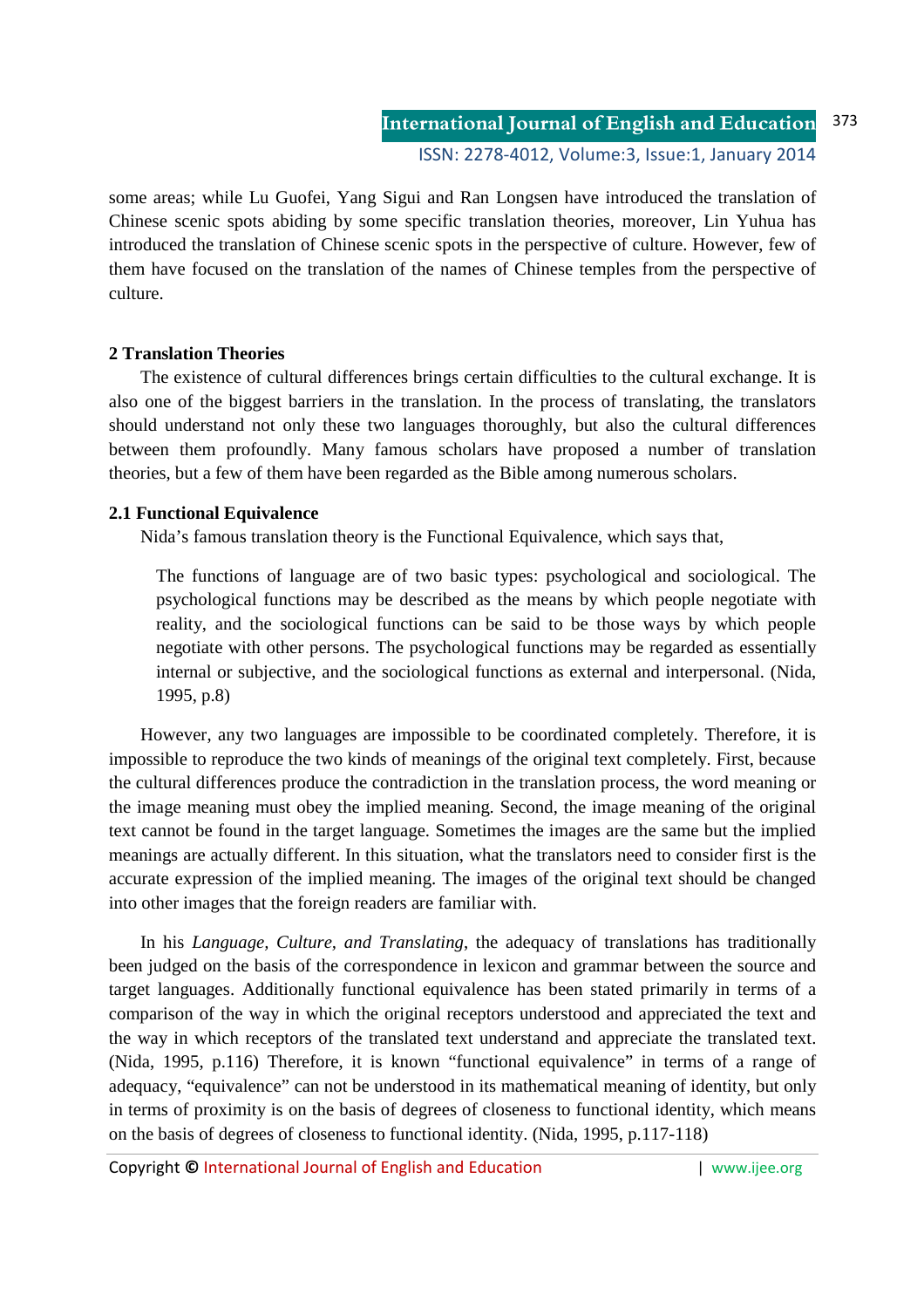#### **2.2 Functional Equivalence from the Perspective of Culture**

Since culture is defined succinctly as "the totality of beliefs and practices of a society," nothing is of greater strategic importance that the language through which its beliefs are expressed and transmitted and by which most interaction of its members takes place. Nida pays more attention on this phenomenon which is also the foundation of his famous translation theory – functional equivalence.

The most important part in translation is that the translating language with another coordinated language is to carry on each kind of transformation, transmitting the precise information of the original text for the readers, which aims to achieving Equal Reaction of Readers. The translation should be "the most appropriate, most natural equivalence of the source language." As Nida said, "the best translation does not sound like a translation". (Nida, 2003, p.109) On the other hand, the cultural information contained in the translation should be understood by the readers. In his theory, the purpose of the acceptors who read the translated text is to know different culture. Therefore, the translated text should retain different manner to express the culture and language so as to cause cultural communication and enrich the target culture and language. He points out that in translation people should focus on form equivalence, because it also expresses the meaning of the source language if one changes the form that means the meaning is altered. There are four translation strategies which are based on the Functional Equivalence from the perspective of culture: transliteration, free translation, translation plus the meaning law and translation with the law of explaining.

Transliteration refers to the unit with phoneme retained in the source language text to highlight the pronunciation of the main function of language translation methods. It is the practice of converting a text from one writing system into another in a systematic way, also the transformation of text from one script to another, usually based on phonetic equivalencies. When it is hard to find the correct expression of names and of some new ideas or phenomenon, transliteration is a better translating strategy to introduce these kinds of words to the language of version, especially translating the names of scenic spots from Chinese into English. It is also a way to create new words into target language with different culture which includes the proper noun relative with culture in the source language. Transliteration is the better way to translate these proper nouns into another language.

Free translation means a rough translation which gives the general meaning without translating the text word for word; and it is only to reserve the original opinion rather than the original form. It is used when the difference is great between the two kinds of culture. From the aspect of intercultural communication, free translation emphasizes the relative independence between the culture system of version and the original language cultural system. The Functional Equivalence which is proclaimed by Eugene A. Nida highly praises free translation. Therefore, we must emphasize again that the translation should not only include the ideological content, but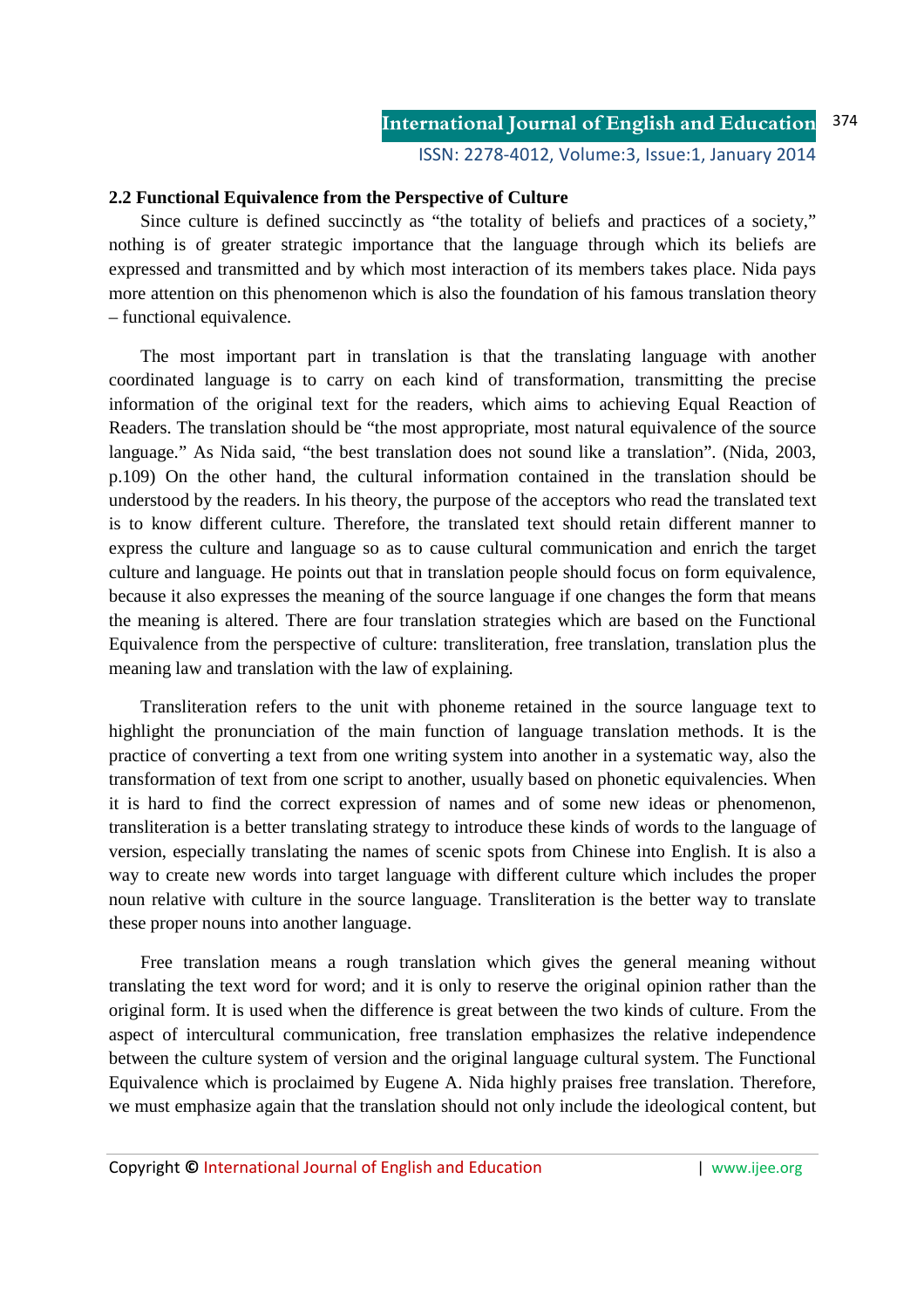also the form of language. When translating the name of scenic spots, we should focus on the equivalence of lexical grade which goes after the equivalence of expressed meaning.

Based on the differences of culture, sometimes people can not understand clearly another culture which is distinguished from them, the author introduces two methods to solve this problem that is translation plus the meaning law and translation with the law of explaining. When translating the name of scenic spots, the first one is to translate these into *pinyin,* and at the same time to explain the name of scenic spots with English, while the second one is to focus on explaining the meaning of the name of scenic spots. Transliteration & explanation avoids either the shortcoming of transliteration lack of expressed meaning or that of free translation which may lead to misunderstanding to target receivers. However, transliteration & paraphrase offers the clear understanding for the target receivers. These four methods are main translation strategies to introduce the name of Chinese scenic spots to the world.

#### **3 Translation in Functional Equivalence**

The translation is the transformation between two languages, and the close relationship between culture and language requires the cultural transformation. Therefore, the names of Chinese temples should be translated appropriately so that foreigners can understand Chinese culture and the origin of the name of Chinese temples pellucid. The four main factors which influence the names of Chinese temples are listed as follows.

#### **3.1 Translation of the Names of Chinese Temples in Buddhism**

Since ancient times, the main belief in Chinese nation is Buddhism and Taoism, while Buddhism is one of the three major religions of the world (Buddhism, Christianity and Islam), which is first popularized along Ganges River of central India by Sakyamuni. It can be dated from the 6th century BC. "Buddha" means the enlightened one, and "Creed" can be understood as religion or education. So "Buddhism" means that the Buddha publishes a common education. Buddhism pays great attention to the progress and the consciousness of human mind. Only people without greed, anger and stupidity can be divorced from birth and death, and then they are not irritated. The aim of Buddhists is to understand the truth of "Self" and beyond all troubles through the education of Buddha, becoming Buddha or arhat.

Tibetan Buddhism is an indispensable part of Chinese Buddhism. It is the localized Buddhism in Tibet and has a long history; it developed fast since the ruling class of Yuan Dynasty pushed it forward and entitled the religious leader of Tibet as Dharma King to unite the religion and government into one. In its development it has former features of its own and spread over a vast area. Some call it "Lamaism", or "Tibet Buddhism", "Buddhism of Tibet", but Tibetans call it "Sangjiequnu". "Lama" is the pronunciation of Tibetan, meaning "superior master" or "superior man". The ordinary monks were called "Drakpa" in Tibetan, while "lama" was only for the temple abbots or adept monks. (Later "Drakpa" are also called "lama".)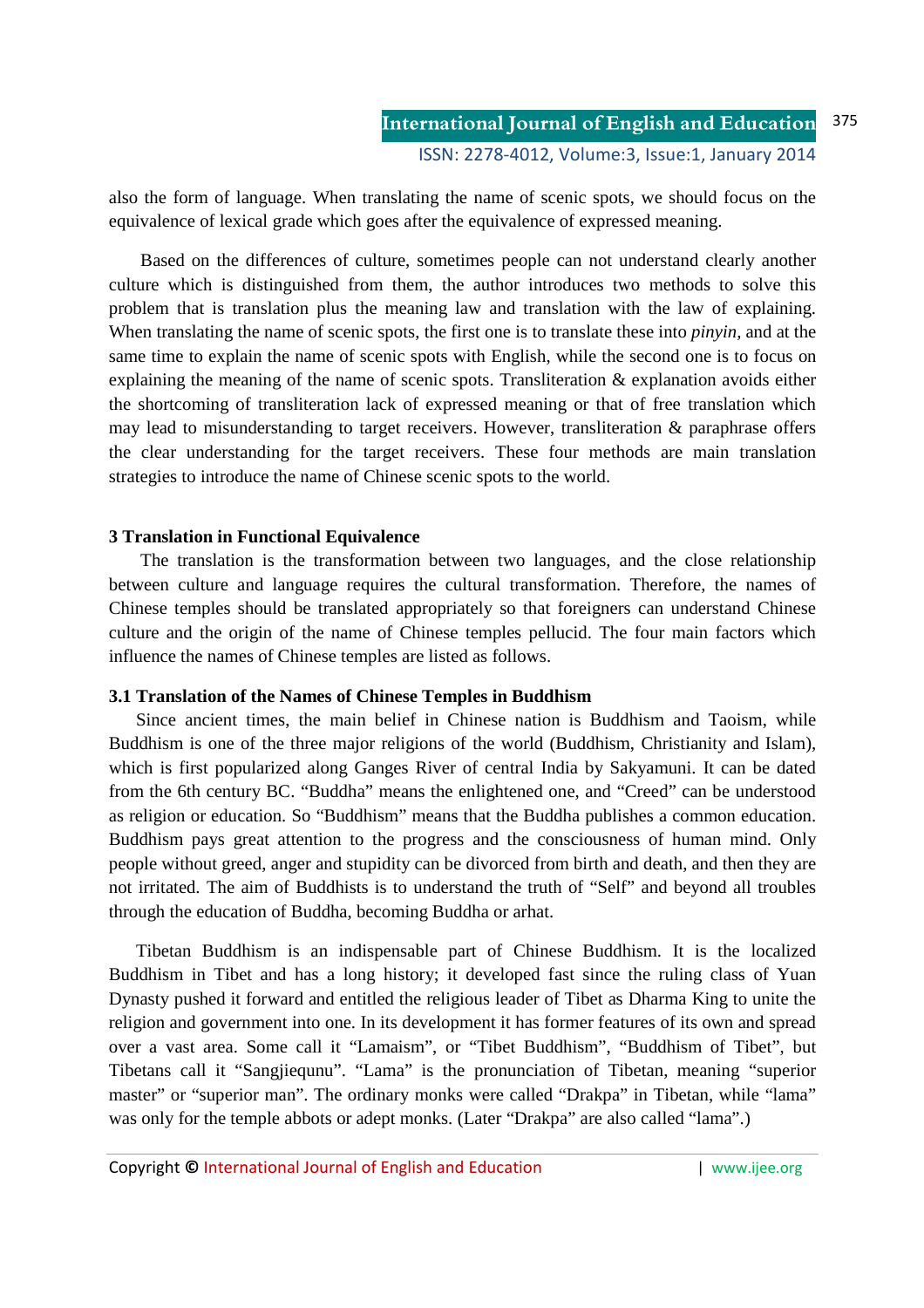Many Chinese scenic spots are built on the influence of Buddhism, such as three cave temples, namely Mogao Grottos, Yungang Grotos, and Longmen Grottos, whereas Dazu rock carvings in Chongqing City, and some famous temples in China. Here are some examples to demonstrate it abiding by the Functional Equivalence theory with four translation strategies: transliteration, free translation, transliteration & explanation, transliteration & paraphrase.

3.1.1 Transliteration

1) Qianxi Temple (潜溪寺): The name means "hidden stream" since water ran out like a stream during the carving. In Buddhism, "Amita" means "infinite light" and "eternal life", and it is a key Buddha worshipped by the Pure Land school of Mahayana Buddhism. Sutras say he is the holy god of the west world of ultimate happiness, and anyone who recites his name exclusively as a daily practice of Buddhism will be guided by him to this world of ultimate happiness on one's death.

2) Shenghou Temple (圣寿寺): The temple is an ancient temple of Buddhism that has five big halls in a series laid out in harmony with the rising of the mountain. It was first constructed in South Song Dynasty, then damaged in the war in Yuan Dynasty, and rebuilt in Ming Dynasty. Shengshou Temple was built by Monk Zhao Zhifeng in South Song Dynasty to commemorate their founding master Liu Benzun. In later Tang Dynasty, Liu Benzun, an esoteric Buddhist, had built a temple in Guanghan, which was praised by Emperor Shenzong of Song Dynasty, who awarded it the name "Benzun's Hall of Shengshou (Holy Longevity)", and Liu Ben-zun used the same name for this temple as well. Some people also call it Holy Longevity Temple. (Luo, 2004, p. 187)

3) Dule Temple (独乐寺): Legend has it that it was the place where An Lushan, a local official in charge of the military and administrative affairs of several prefectures in the Tang Dynasty, held a rally to pledge resolution before rising in rebellion. As he was fond of enjoying happiness by himself rather than with other people, it was named Dule (Enjoying Happiness by Oneself) Temple. (Zhang & Hu, 2007, p. 191)

4) Huayan Temple (华岩寺): It was originally known as "Huayan Cave," attracting worshippers early in the Tang Dynasty. But the earliest documented record of it is dated between 1587-1599 during the Wanli reign period of the Ming Dynasty, when Yang Yi of the gentry invited Wuquan, a monk from Luzhou, to raise funds together to build a temple beside the Huayan Cave, and named "Qiu'ai Temple." (He, 2006, p.234) In the 7<sup>th</sup> year of Emperor Kangxi of the Qing Dynasty (1668), Monk Shengke built Huayan Temple at the site, about 100 meters away from the cave. The buildings surrounded by the temple are arranged in a step-like formation, solemn and graceful. They all have corridors and railings. Place yourself in one of the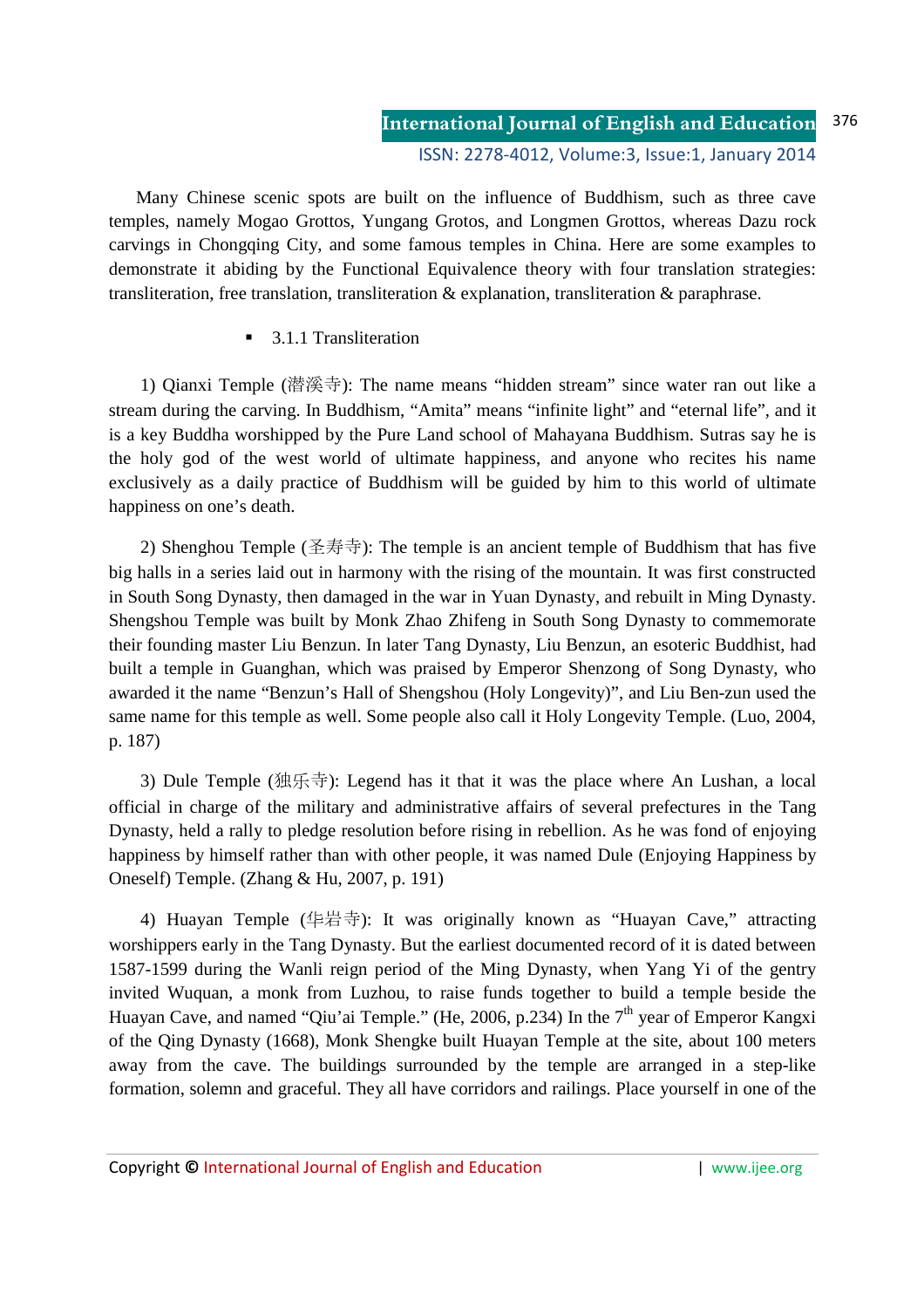buildings and you will feel completely tranquil and relaxed. Over the past twenty years, the Buddhist school established in Huayan Temple has gained a good reputation.

5) Guiyuan Zen Temple (归元禅寺): It is a famous Zen shrine at the front of Cuiwei Peak in Hanyang. What distinguishes it from other temples is that its layout resembles a monk's robe. The temple was founded by Bai Guang and Zhu Feng, who were brothers before becoming monks. They traveled from Zhejiang to the Xingguo Temple in Hanyang, where they studied Buddhist scriptures and did charitable work among the local people, for example, treating the sick. Local businessmen, including Sun Yaoguang and Dai Tiancheng, were moved by their virtues, and raised the money to build the Guiyuan Zen Temple. Zen means "meditation and abandoning evil." "Guiyuan" originated from the *Surangama Samadhi Sutra*, meaning "entering nirvana."

6) Xumifushou Temple (须弥福寿之庙): It is in the north of the Mountain Resort and to the west of the Temple of Universal Peace. It was the temporary residence of the Sixth Bainqen Lama. In the Tibetan language, "Xumifushou" means "Tashilhunpo," in which "Tashi" means happiness and longevity, and "lhunpo," means "Sumeru." (Du & Du, 2007, p. 152) In the 45th year of the Qianlong reign period (1780) of the Qing Dynasty, the Sixth Bainqen Lama took 13 months and traveled over 10,000 kilometers to Chengdu to offer birthday congratulations to Emperor Qianlong. The emperor, who paid great attention to this event, studied the Tibetan language hard, and issued an order that a temporary palace residence be built according to the Tashilhunpo Monastery in Xigaze where the Bainqen Lama lived. It took a year to finish the construction of the temporary residence for the honored guest where Bainqen Lama resided and preached Tibetan Buddhism.

■ 3.1.2 Free Translation

1) Twin Tree Temple (双林寺): It was originally named Zhongdu (Central Capital) Temple, located in Qiaotou (Bridgehead) Village, 6 km southwest of Pingyao. The temple was first built in the early North Wei Dynasty, but the present halls and houses are mostly that of Ming and Qing Dyansties. Although large and grandiose when built at North Wei Dynasty, it was later burned down in war. In Song Dynasty, the temple was rebuilt and renamed as Twin Trees (Shuanglin) Temple in association with Buddha's Nirvana under the twin sara trees.

2) White Horse Temple (Baimasi in Chinese) (白马寺): It is the earliest temple of Buddhism in China. The legend is that Liu Zhuang, Emperor Ming of East Han Dynasty, had a dream in which he was a gold god from the west flying in his palace. He then sent 18 men to the west land to look for Buddhism. In Rouzhi Kingdom (around present Afghanistan) the envoys met Kashyapamtanga and Dharmaraksha, two eminent monks from India, who accepted their invitation and came to Luoyang, taking with them 42 Buddhist sutras carried on the back of a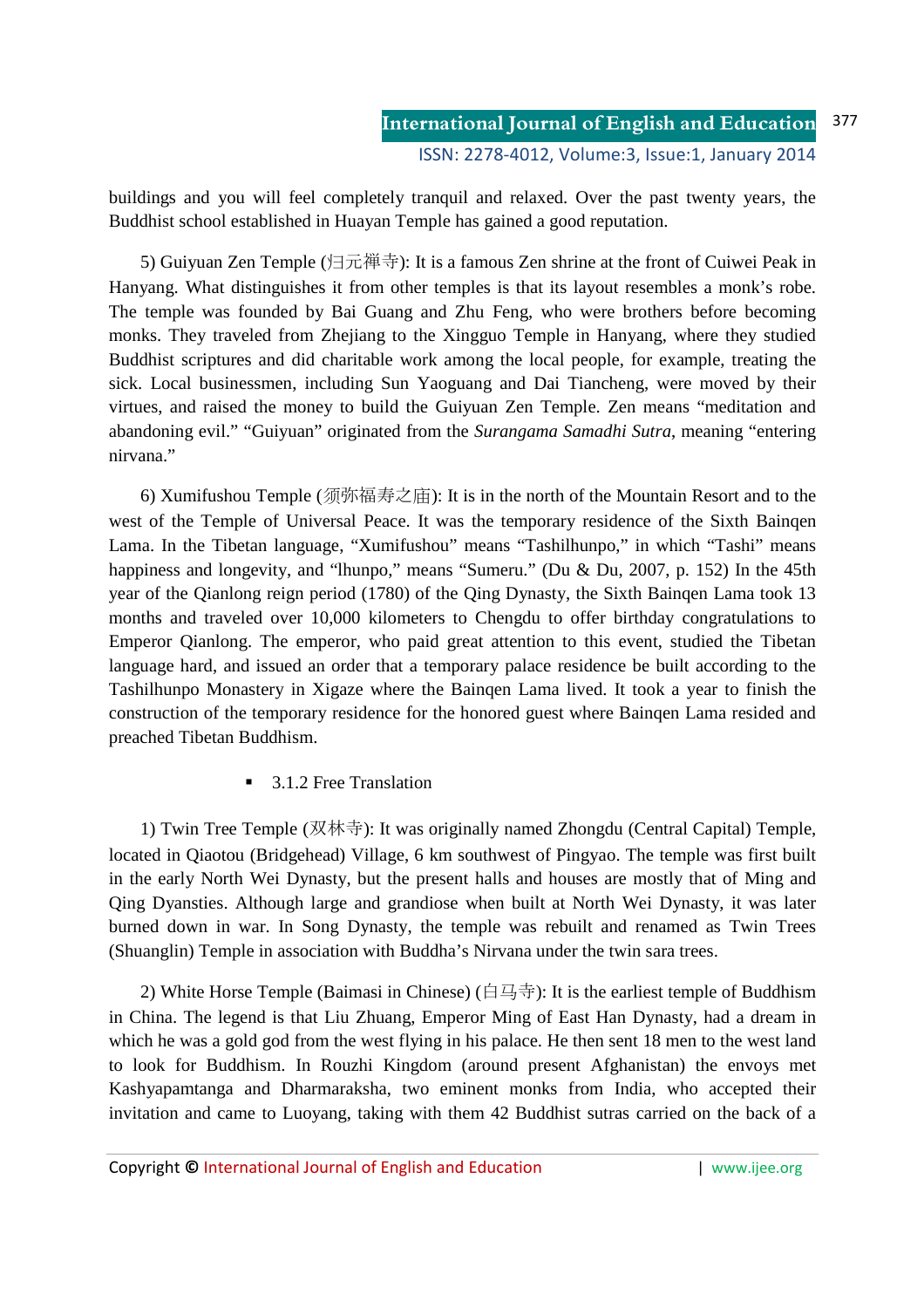white horse, and the emperor built the White Horse Temple specially for the two masters to translate the sutras. The temple seats between Mt Mang in the north and Luo River in the south, grand and solemn as a highly admired site to both Buddhists and others either at home or overseas. (Luo, 2004, p.151)

3) Prominence Temple (xiantongsi) (显通寺): The temple was first constructed in the Yongping reign period (58-75) of the Eastern Han Dynasty; it is one of the oldest temples in China. Legend has it that once Bodhisattva of Wisdom preached Buddhism here, and now it is well known for the Immeasurable Hall, Bronze Hall, bronze pagoda and other bronze cultural relics. The Bronze Hall was first constructed in the 37th year of the Wanli reign period (1609) of the Ming Dynasty, five meters high. It is said that over one million *jin* (one *jin* = 0.5 kilogram) of bronze was collected from 10,000 families of the 13 provinces to build this hall. The hall has double eaves and a roof in *xieshan* style (a traditional style of Chinese palace architecture, fully hipped on both sides, and half-hipped at the ends, so that an upper gable is left exposed). The four-side upper story has six doors, and the four-side lower story has eight doors, each door decorated with beautiful flower patterns. The whole bronze hall is majestically decorated and exquisitely cast. This bronze building is rare in China.

4) Zhaohua Temple (昭化寺): It is also known as Xida Temple, which was built in the Zhengtong reign period (1436- 1449) of the Ming Dynasty, remains in good shape. It is located on the north side of Xida Street, Huai'an Town. According to historical records, in 1397 Yongqing Buddhist Temple was built, and in 1445 it was expanded as a base for disseminating Buddhism. The Ming court bestowed on the temple a horizontal board carrying the inscription "Zhaohua Temple."

5) Jokhang Temple (大昭寺): The temple seats in the center of Lhasa City, first constructed in 647, the 21<sup>st</sup> year of Zhenguan Period of Tang Dynasty. It is the oldest wooden building in Tibet, and the primary statue of Sakyamuni was brought here by Princess Wencheng. The honor of Lhasa as a sacred land owns much to this statue. The temple was first called Rasa a term that gradually became "Lhasa" as the present name of the city. After its construction, the temple was renovated or expanded once and again in the following dynasties of Yuan, Ming, and Qing, and finally stands there with grandeur as is seen today. (Luo, 2004, p.211) Here, it is wiser to translate "大昭" into Jokhang, because we have known the temple is based on Tibetan Buddhist and Jokhang is a Tibetan word, which helps foreigners to get to know that this scenic spot is related to religion.

6) Lama Temple (雍和宫): Located in Beijing, the Yonghe Palace was first constructed in the 33rd year of the Kangxi reign period (1694) of the Qing Dynasty, and was turned into a lamasery in the ninth year of the Qianlong reign period (1744), which later became the Qing government's administration center for national affairs related to Lamaism. The Yonghe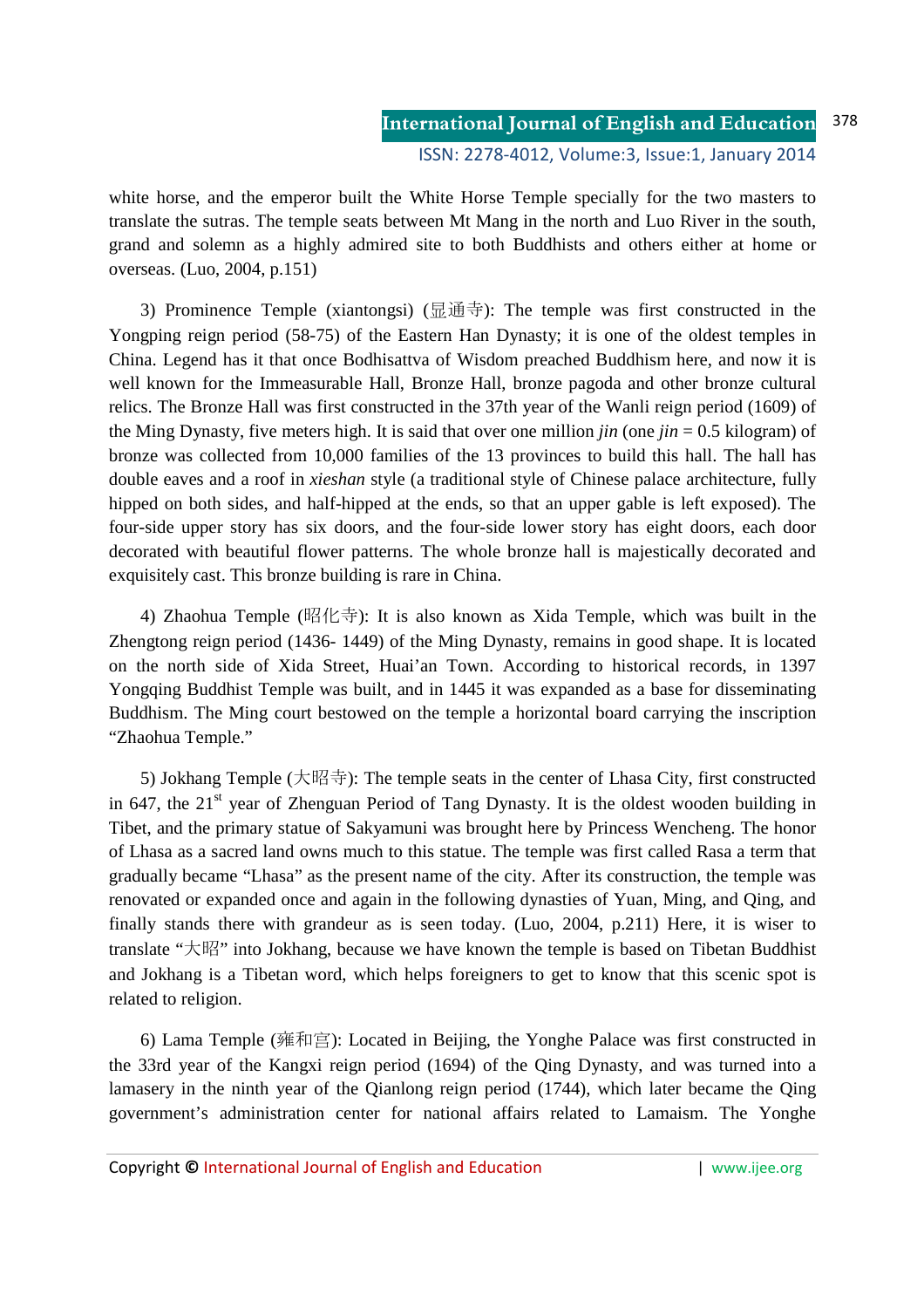Lamasery is an architectural complex showing the characteristics of the Tibetan, Han, Mongolia and Manchu ethnic groups. It is the largest and most gorgeous lamasery of Gelug Sect of Tibetan Buddhism in the inland. (Du & Du, 2007, p. 197) In 1744, it was formally converted into a Lamasery but it retained the name: "Yonghegong", the Palace of Harmony and Peace. It is no doubt that by translating "雍和宫" into "Lama Temple", foreigners can get to know that this scenic spot is related to religion. So it is unnecessary to translate it by other strategies.

### **3.2 Translation of the Names of Chinese Temples in Taoism**

Taoism is a traditional religion in China, originated from the primitive witchery, theology, and the philosophy of Lao Zi and Zhuang Zi before Qin Dynasty the quest for immortality and Huanglao Dao of the Qin and Han dynasties.

In the traditional Chinese culture, Taoism is considered as various theories and practices. Taoism looks "Tao" and "Virtue" as the basic believes. And it is believed that "Tao" is the origin of the universe, and master of the omnipresence. It is all-embracing, and everything is from "tao" evolved. "Virtue" is the expression of "Tao". Taoism pursues "forever", and the idea of Taoism is that one's destiny can depend on him, as long as he keeps himself in good health, he will be an immortal. Therefore many cultivation methods are adapted, the most famous way is Lian Dan. Taoism pursues the "oneness of heaven and man" and the "way of nature"; thus the building groups managed best to keep the original topography of Wudang Mountain. The types of the buildings are varied, and the building materials are basically local. The structures, decorations, and furniture, are all exquisitely made, not only reflecting the amazing advancement in technology and architectural art, but also successfully manifesting the intended conception of "brilliant buildings among Fairy Mountains". (Luo, 2004, p.219) Taoism adopted in its regimen the ancient practice of fetal respiration, breathing, physical exercise, abstinence for good health, which in nature is the exploration for the secret of life. In a sense, Wudang Kung Fu is the consequence of this exploration by Wudang Taoism.

In the past thousands of years, a number of historic figures took hermitage here to be a true being, and countless pilgrims and visitors of admiration pay their respect and worship every year. Taoism has affected on not only Chinese people's thinking mode, but also the architectural structures in China. As for that reason many emperors have built Taoism temples to pursue forever. Numerous examples will be shown as followed:

## ■ 3.2.1 Transliteration

Huanglong Temple (黄龙寺): The area in which travertine landscapes are most concentrated is Huanglonggou (Yellow Dragon Gully). This giant golden dragon, measuring approximately 3.6 kilometers in length, is the world's largest-scale karst landform, which also has the most complete structure and the most peculiar shape. Legend has it that, in ancient times, the Yellow Dragon helped Yu the Great, China's water-control hero, to successfully prevent flooding. The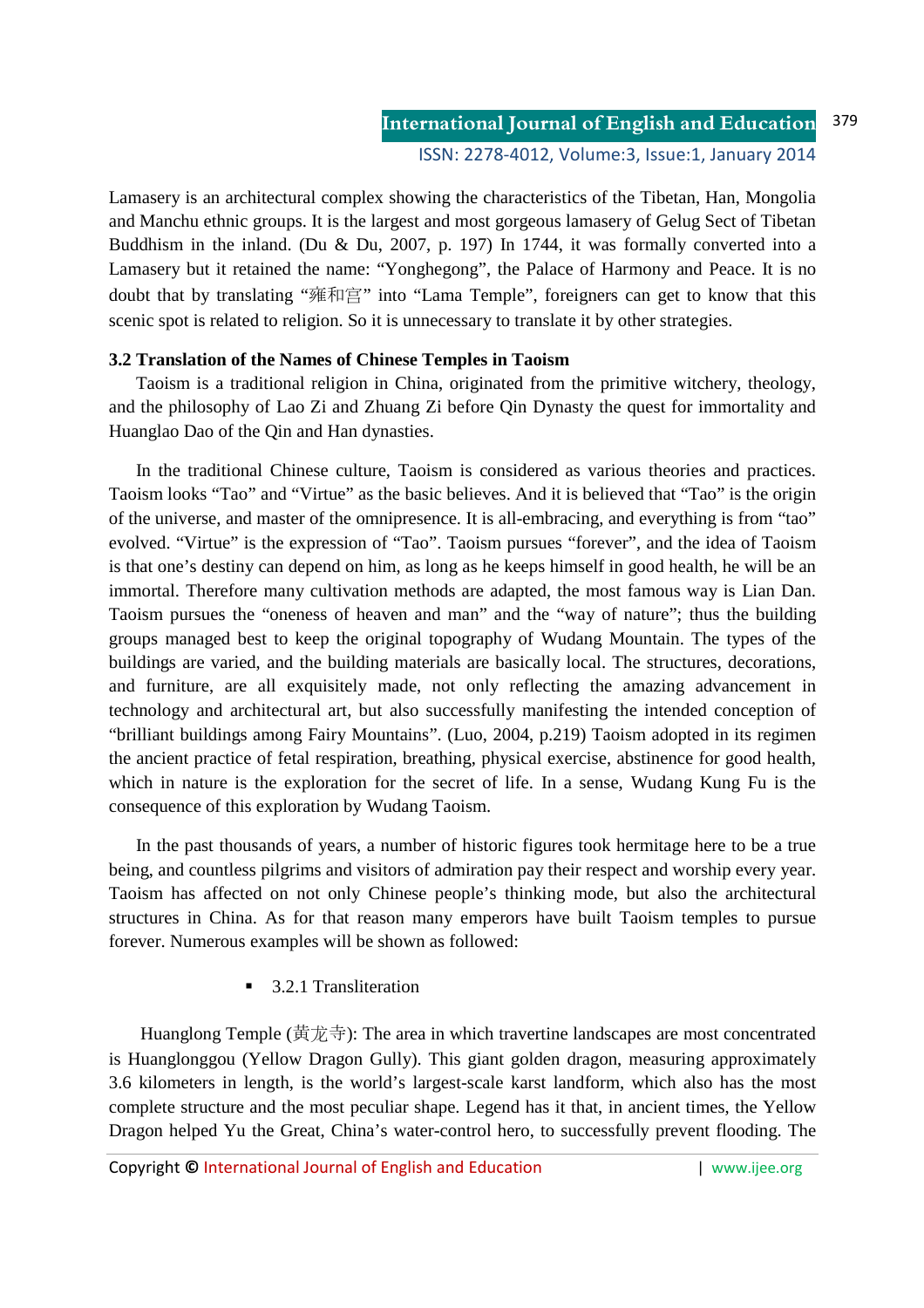Yellow Dragon then came to Huanglonggou to cultivate vital energy and became an immortal. Later generations referred to him as Huanglong Zhenren ("the Immortal Yellow Dragon"). To commemorate him, the local people built a Taoist temple, called the Ancient Huanglong Temple. The Ancient Huanglong Temple is an important site for investigating the development of Taoist culture through the ages.

■ 3.2.2 Free Translation

1) Qingxu Temple of Taoism (清虚观): This is the largest Taoist temple in Pingyao, on East Street, first built in 657. The grandson of Wang Chongyang, founder of Quanzhen (Total Reality) sect of Taoism, was said once the head of the temple, and worshipers of today still crowd in with piety at this temple of over 1,000 years old. It has three courtyards that covers 6,000㎡, and remodeled or enlarged in Song, Yuan, Ming, and Qing Dynasties, therefore the buildings are in different styles of these periods.

2) Morning Sun Temple (朝阳观): In the year 1551- 1557, the Morning Sun Temple was dug into the cliff. It got its name from being the recipient of the first rays of the morning sun around the area. On the second day of the Ming Dynasty, a black light shot into the sky from here, and an earthquake followed the very next day. Although the temple has experienced repeated destruction, its fame as a wonder of the area beyond the Great wall has spread far and wide. (Xiang, 2006, p.125)

■ 3.2.3 Transliteration & Explanation

Yuanhe Temple (Temple of Fundamental Harmony) (元和观): The temple is in the south of Sage Encounter Palace. According to Taoist classics, after Lofty God of Xuanwu obtained full revelation and became a god, he was in charge of "Yuanhe Qianxiao Department", and that is why the temple was named "Yuanhe". In Taoism, "yuanhe" refers to the essence liquid produced in the alchemy of internal elixir, and "qian" means "exile" while "xiao" refers to punishing tools such as chains and handcuffs. In fact, Yuanhe Temple was the Taoist disciplines; therefore the design was awesome and deterring. The disciplines of Taoism are many as nearly a thousand in number, detailed with penalties for any kind of violation of the disciplines. As the executive organ of Wudang Taoism, Yuanhe Temple had a special significance in the development of Taoism. (Luo, 2004, p.227)

 From what has been explained above, we understand that the word "temple" can be translated into different Chinese characters, such as "寺" and "观".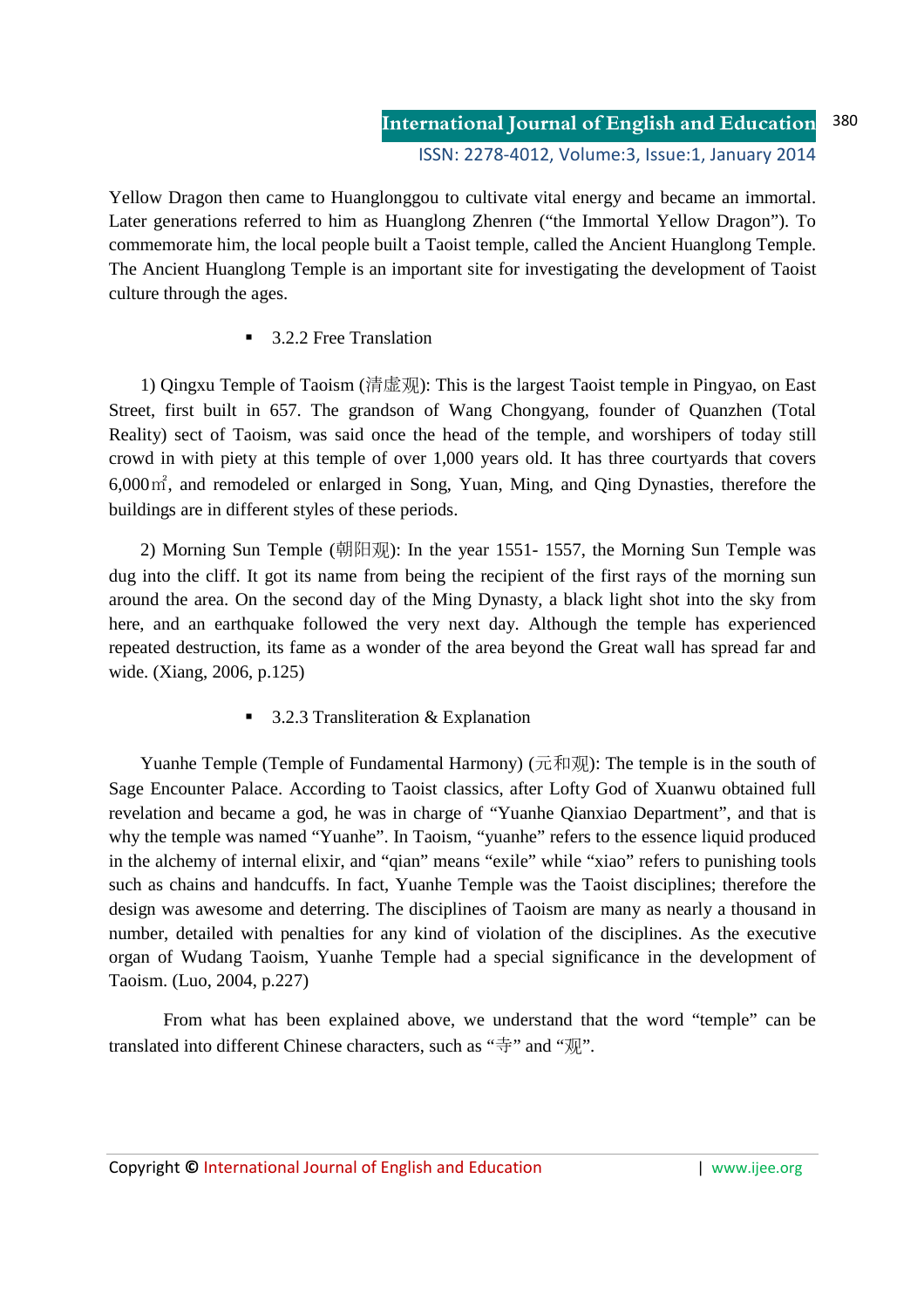## **3.3 Translation of the Names of Chinese Temples in Natural Worship**

Natural worship is the earliest religious form in our society, which means to worship those whom are regarded with life, will and powerful ability. It appeared in the Neolithic Age; and it was original form of Chinese people's traditional thinking mode – harmony between men and nature. At that time people have had a tendency to regard natural world and natural forces as super nature.

The reason why the natural worship appears is that primitive men think many natural phenomenon, including heaven, earth, sun, moon, star, mountain, stone, sea, lake, river, fire, wind, rain, thunder, snow, rainbow, etc. show the existence of life, will, emotion, spirituality and unusual ability, which will affect the existence of human beings and their fate. Therefore, the basic form of expression is personification or sacred natural objects and natural forces and other celestial bodies and natural phenomenon, that is to say those things had been worshipped for blessing. In fact, "China enjoys a unique position in religious thought," as Parker says,

… because samples of all religions have been presented to her in turn, and it is surely very much to her credit that at no period of her history have the ruling powers 'in being' … refused hospitality and consideration to any religion recommended to them purely as such. (Juliet, 2009, p.116)

the natural worship is related to human beings' society.

In general, the thing which has been worshipped is one of the most damaging natural objects and natural forces that impact on the survival of the tribe and the existence of the social products in the area. The original natural worship later becomes a more abstract natural worship due to the development of its worshipping objects of the gods, which include the god of celestial bodies, the god of all things, the god of four seasons, the god of weather and other different styles which relative to natural spirits. Natural worship has become one of religious beliefs since ancient society.

3.3.1 Transliteration

1) The Temple of Mazu (妈祖庙): The temple of Mazu, the Goddess of Sea, on one of the many docks in Zhenyuan. But Zhenyuan is an inland town, far away from the sea. A close study reveals that in the past, many merchants came here from Fujian Province. Fujian merchants erected the temple of Mazu in Zhenyuan for they wished their Goddess of Sea to bless them for their merchandise shipment on the rivers. The annals of Zhenyuan also record a past magistrate of the county who was a native of Fujian. It was under his sponsorship that fund was raised among the Fujian businessmen in Zhenyuan for the construction of the temple of Mazu which is so common a sight on the Chinese eastern coast, Taiwan Province and even many places of overseas Chinese communities in Southeast Sea.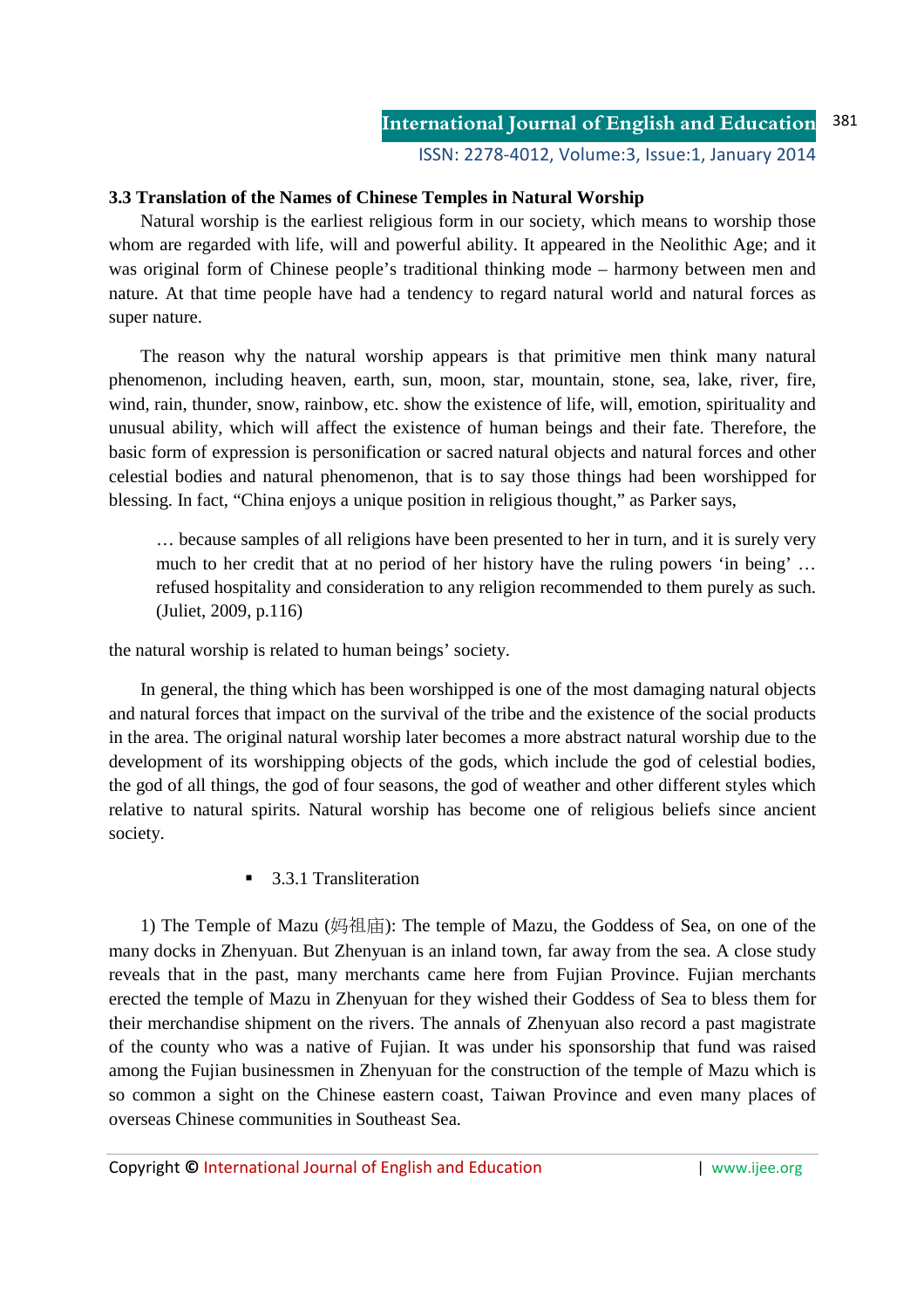2) Dai Temple (岱庙或山神庙): Located in the northwest of Tai'an City, Dai Temple is also called Temple to the God of Taishan, and it the place where the emperors in the past dynasties offered sacrifice to the God of Taishan. It houses a masterpiece of Taoist painting dated from 1009 AD. and entitled "The God of Taishan Making a Journey". (Gong & Zhang, 2006, p. 198)

# ■ 3.3.2 Free Translation

1) Town God Temple (城隍庙): The temple is on the street of Town God Temple, facing the county office on the other side. This arrangement of "Town God left and County Office right" conforms to the ritual idea of "co-governing by man and god". It covers over 7,300㎡, consisting of the temples of Town God, God of Wealth, Kitchen God, and courtyard of Taoism. The temples of God of Wealth and Kitchen God are at the east and west side of Temple of City God and the three in one courtyard is a peculiar format that "Several gods share one temple courtyard to enjoy worship together." The temple is well known for its excellent glaze decoration, wall paintings and wood carvings of Qing Dynasty.

2) The Temple of Heaven (天坛)*:* The Temple of Heaven, built in 1420 AD, was where emperors of the Ming and Qing dynasties offered sacrifices to the Gods of Heaven and Earth. The Temple of Heaven was originally called *Tianditan* (the Temple of Heaven and Earth). In 1530 AD, the Ming Dynasty Emperor Jiajing built a temple in the northern suburbs of Beijing specifically to offer sacrifices to the God of Earth. Thus, this place became the venue to worship heaven and pray for a good harvest, and was renamed as the Temple of Heaven. (Juliet, 2009, p.102) The main architectural structures in the Temple of Heaven from south to north include the Circular Mound Altar, Imperial Vault of Heaven, Hall of Prayer for Good Harvests and Hall of Imperial Heaven. The northern part of the temple is circular, while the southern part is square, implying that "the heaven is round and the earth is square". This curve, however, was considered necessary, like the semi-circular brick screen behind Chinese graves, to prevent the ingress of evil influences from "the Northern abode of Darkness." With respect to planning, construction and environment, the Temple embodied the concept of the ancient Chinese *Yin-Yang* and the ideology of the Five Elements. The created an ideal environment of *tianren ganying* (heavenly response), bearing the reverent feelings and earnest expectations that ancient people extended towards heaven. (Juliet, 2009, p.102)

3) The Temple of Agriculture (先农坛): On the other side of the broad street leading from the Ch'ien Men to the Yung Ting Men stands the Temple of Agriculture (Hsien Nung T'an) – a counterpart of the Temple of Heaven but on a smaller scale – dedicated to the cult of Shen Nung, a prehistoric emperor known as the First Farmer, whose "special talents enabled him to understand the surreal world and exercise great influence over it," and to whom are ascribed the invention of the plough, the discovery of the medicinal properties of plants and the establishment of the first markets. This temple also has a deep significance in a country primarily agricultural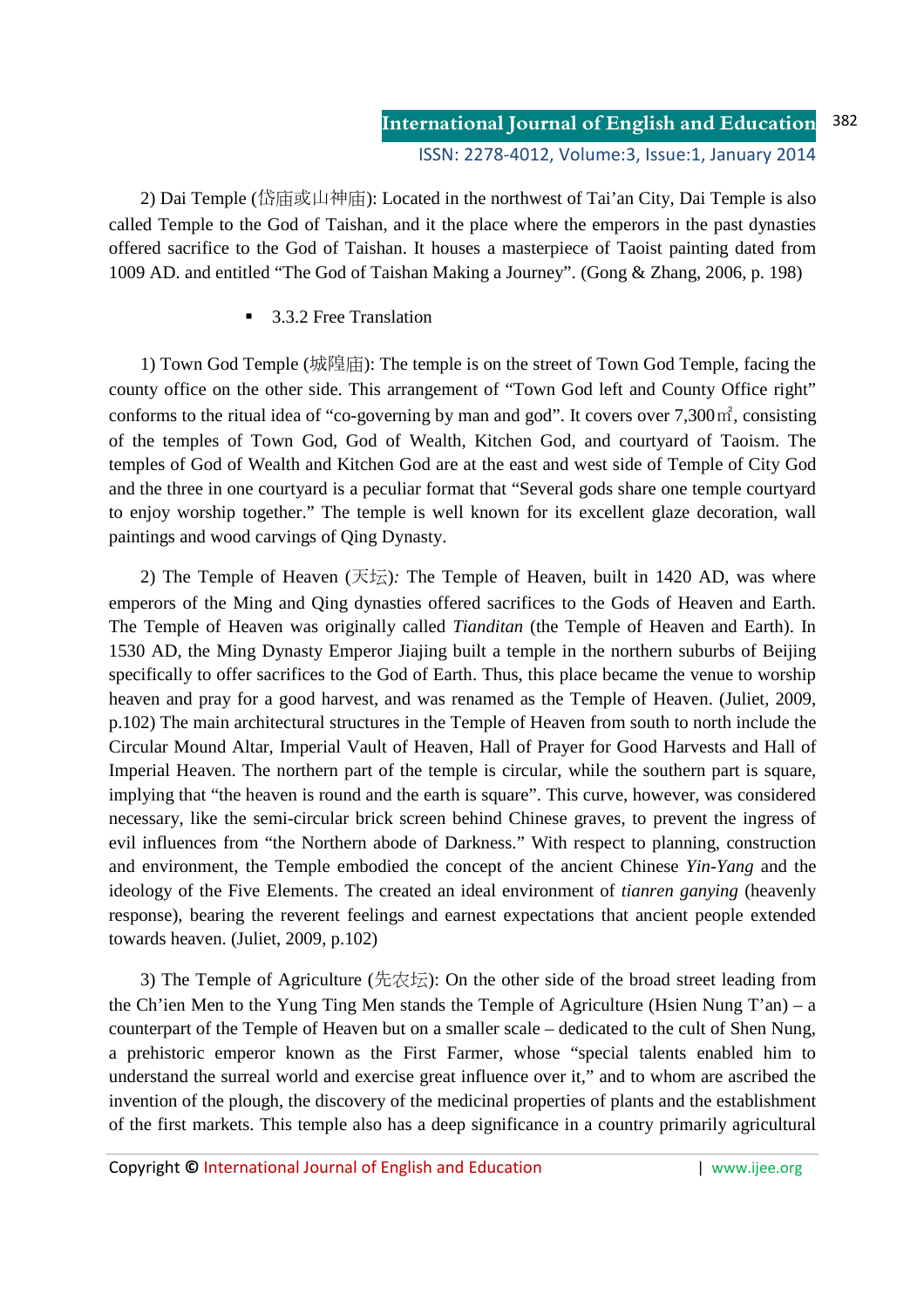where, as Emerson says, the people believe that "all trade rests at last on the farmer's primitive activity" and honors his calling; where the sovereignty himself confirmed the high, idealistic position of the cultivator of the soil by offering solemn worship to the fruitfulness of the earth. (Juliet, 2009, p.114)

Other examples are given here, for instance, the Temple of God of Wealth (财神庙), the Temple of Kitchen God (灶神庙), etc. These temples are based on the natural worship usually being structured for a venue to worship the Gods in the Heaven or at the Earth praying for blessing, harvest, safety or wealthy, which are translated as "庙"or "坛".

## **3.4 Translation of the Names of Chinese Temples in Personal Worship**

Personal worship aims to worship someone as ancestral, patriarchal or even national preventative by structuring some traditional typical erections to perform the annual sacrifices in honor of him or her. What is more, the persons can be the ancestors and national heroes or heroines in Chinese history or legend stories, the outstanding persons in Chinese history or original family notes or heroes or heroines in Chinese popular legend. Over the centuries, people have structured thousands of immortal architectural buildings to honor the persons and hand their spirit down for generations.

3.4.1 Transliteration

Guan's Temple (关林): Literally means Guan's World, it is said the tomb of the head and a carved wooden body of Guan Yu, a highly reputed general of Shu Kingdom in the Three Kingdoms Period, who, soon after his death, is regarded as the protector and the God of Loyalty in Chinese legend.

See more examples: Guan Di Temple (关帝庙), Guan Yue Temple (关岳庙) and so on. If the temple is somewhat relative to Chinese traditional thinking – Confucius, it is better to translate into "庙", but the temples which are based on Chinese popular legend should be translated flexibly according to the public.

3.4.2 Free Translation

1) The Temple of Confucius (文庙或孔庙): It is located in the city proper of Qufu, where the people worship Confucius, who was a famous thinker, statesman, educationist, and the founder of Confucianism at the end of the Spring and Autumn period (770- 476 BC). According to historical records, Lord Ai of the state of Lu turned the three old houses of Confucius into the "Temple of Confucius" in the second year after Confucius's death. After the Western Han Dynasty (206 BC- 25 AD), the emperors of the successive dynasties kept giving Confucius posthumous titles and honors. As a result, his temple was continuously renovated and expanded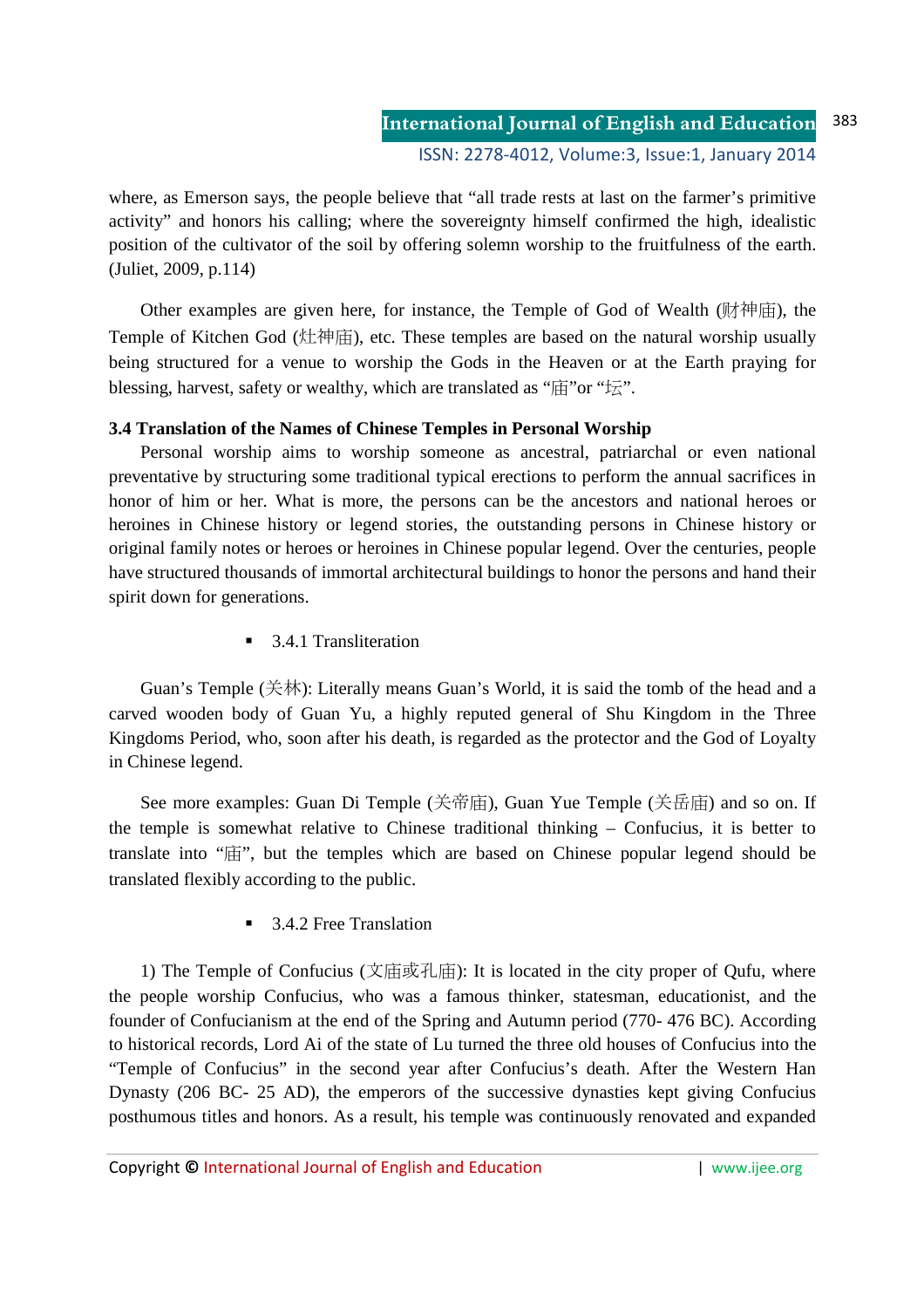until it became a magnificent architectural complex. Legend his it that when the emperor came here to pay homage to Confucius, the pillars would be covered with red clothes, because they are even larger and more magnificent than the dragon pillars in the imperial palace. With carved beams and painted pillars, the resplendent Temple of Confucius is the largest and oldest temple built for a scholar in Chinese history; hence it is a wonder in the Chinese architectural history, and even an architectural wonder in the world. (Du & Du, 2007, p.128)

2) Prince Yue's Temple (岳王庙): Yue Fei (1103- 1142), honored as the most famous patriotic general in Chinese history, was buried at the Temple of Prince Yue that sits against the Qixia Ridge to the north and faces West Lake to the south. His tomb lies behind a tall red wall amid straight Chinese parasol trees. Local people held General Yue in respect for his patriotism and lamented his death at the hands of the despicable officials. His lofty aspirations for recovering the lost land from the enemy were left unfulfilled. After the general was murdered, Wei Shun, a prison guard, secretly removed his body from the city and buried it outside the Qiantang Gate. Twenty one years later, General Yue was exhumed and his remains were reburied in the Zhiguo Temple at the front of the Qixia Ridge. People flocked there to pay him homage. The temple was later renamed Prince Yue's Temple.

3) Temple of Marquis Wu (武侯祠): Temple of Marquis Wu is a memorial temple in honour of Zhuge Liang (181-234 AD) Wu Xianghou Prime Minister of Shu Han in the Three Kingdoms Period. It has been over 1500 years since it began to build the temple at the end of the Western Jin Dynasty. Early in the Ming Dynasty, Wuhou temple which merged Han Zhaolie Temple in honour of Liu Bei (161-223 AD), covers an area of over 30 thousand square metres. In the temple there is one hall after another with rigorous distribution, in the dimness of bluish cypresses and a solemn atmosphere. Imperial Tomb of Liu Bei is 12 metres in height. The temple houses 47 statues of Liu Bei, Zhuge Liang and other civil officials and senior generals of the State. Among these precious historical relics the most famous are Zhuge Liang's "Letter to the Throne Before Expedition" in national hero Yue Fei' handwriting and the Tablet of Triple Consummation (that is calligraphy, handwriting and engraving). (Lin, 2008, p.105)

Most of these temples with personal worship are translated into "庙" or "祠" in the influence of Confucius, especially the place for worship ancestors, gods or virtuous person.

 $\blacksquare$  3.4.3 Transliteration & Explanation

The Memorial Temple of Qu Yuan (屈原祠): Zigui is the hometown of the great Chinese poet Qu Yuan. Frustrated at being unable to realize his political ideals, Qu Yuan threw himself into the Miluo River in 278 BC. Legend has it that a big fish from the Dongting Lake in Hunan carried his dead body to Zigui, where people buried him in a sandy beach between Zigui and Xiangxi. The sandy beach was then called Quyuantuo (Bay of Qu Yuan). Later, the people of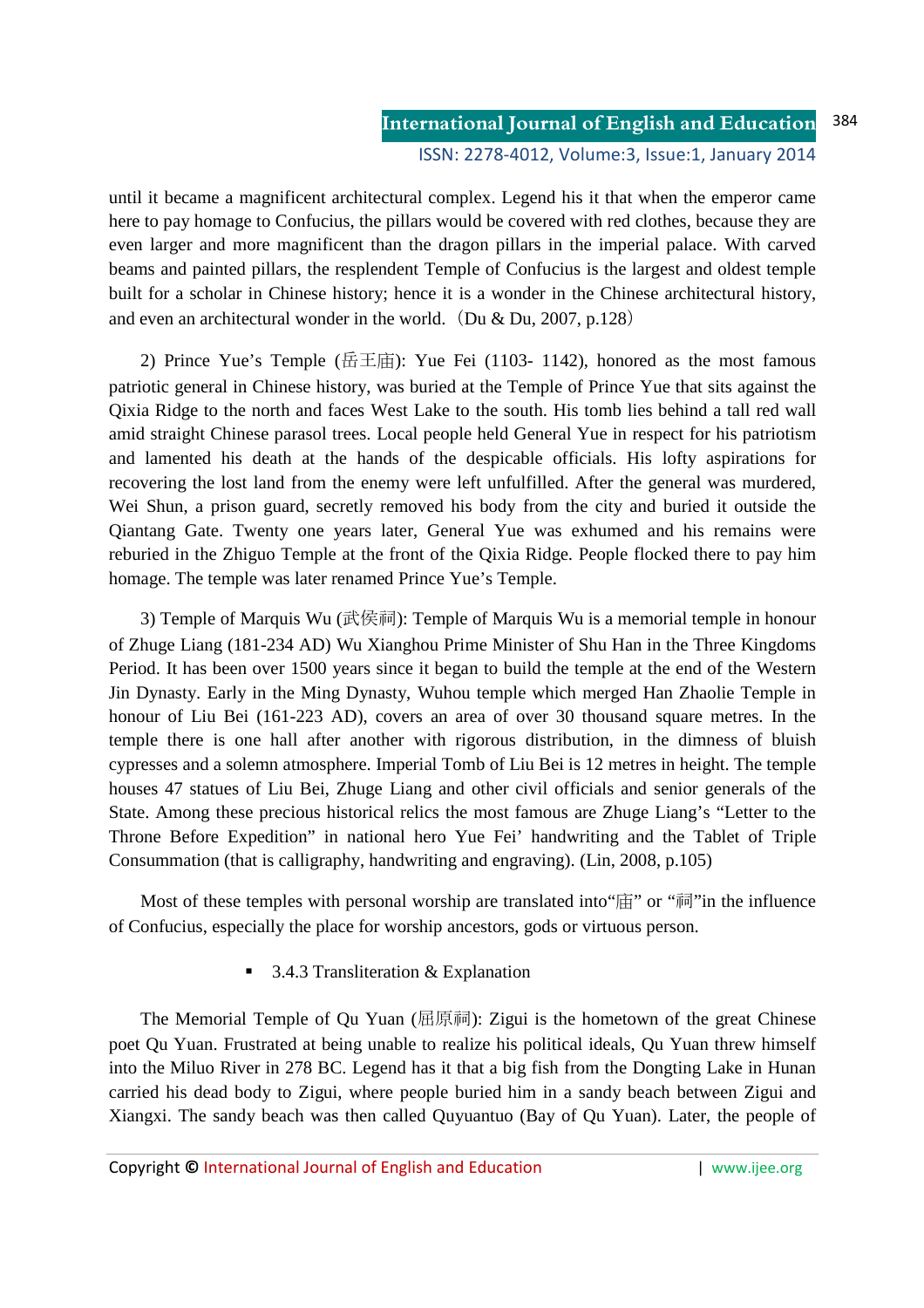Zigui built an ancestral temple, bronze statue and memorial hall and tomb to commemorate the poet. The memorial temple of Qu Yuan (339- 278 BC) is located by the Xiangxi Brook. A great politician and poet, Qu Yuan held a senior position in the court of King Huai of Chu, but was slandered and forced into exile. After the troop of Qin seized the Chu capital, he drowned himself in the Miluo River in today's Hunan. In 1953, the World Peace Council named Qu Yuan, together with Copernicus, Francois Rabelais and Jose Marti, as four world cultural celebrities. Qu Yuan is remembered for his patriotism as well as his literary achievements, such as his poet Li Sao (lament at Parting), Zigui County abounds in stories and historic sites relating to Qu Yuan, among them his presumed birthplace Xiangluping, the well he dug at Zhaomian, the field he once worked in Qu Field, the Reading Cave, where he studied, and Qu Yuan Bay, where the divine fish brought Qu's remains ashore after his suicide.

Most of the temples in honor of virtuous and outstanding persons are translated into "祠".

■ 3.4.4 Transliteration & Paraphrase

Jingyi Hall of the Ancestral Temple of the Huang Clan in Huangcun Village (黄村黄氏宗祠经义堂): It is 35 kilometers north of Wuyuan County and was built during the Kangxi reign of the Qing Dynasty. The hall was built with 100 fir columns, so it is also called "the 100-column ancestral hall." The roof beam bears delicate carvings and is decorated with traditional paintings of auspicious things in China. It was once exhibited in photos in Paris in 1982 and shocked the viewers. (Du & Du, 2007, p.250)

 This strategy gives a comprehensive understanding to foreigners, which is the best way to introduce Chinese scenic spots and Chinese culture. We translate the temples boring relationship to patriarchal clan into "宗祠".

## **4 Conclusion**

The source is distant and the stream is long in Chinese culture. As for the language, the influence of culture is essential, and the cultural awareness should be taken into consideration in the process of translating. The names of scenic spots are the most important part in tourism English, and there are numerous temples which are based on different cultural factors. A good name is not only a window to introduce the Chinese culture, but also a shortcut to improve the development of tourism. Only if we understand the culture of Chinese temples well can we translate them suitably and accurately. Therefore, the study on translating the name of Chinese temples in the perspective of culture is important and urgent.

Chinese temples are classified in his paper into four categories which are Buddhism, Taoism, Natural worship and Personal worship in the point view of culture; thereby it is easy to find out that the English word "temple" can be translated into eight different Chinese characters: